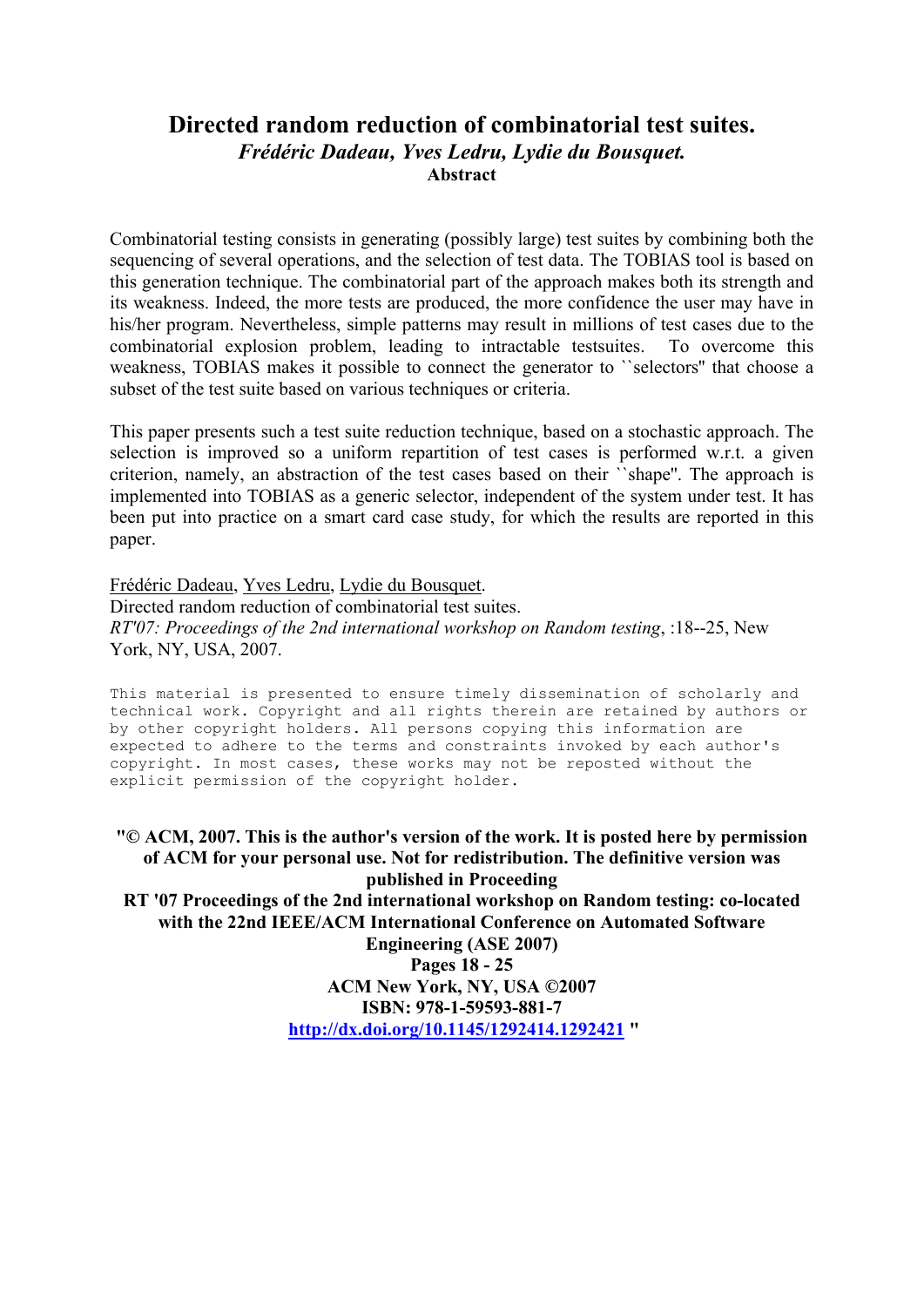# **Directed Random Reduction of Combinatorial Test Suites**

Frédéric Dadeau,Yves Ledru, Lydie Du Bousquet Laboratoire d'Informatique de Grenoble B.P. 72 38402 Saint-Martin d'Hères, France {Frederic.Dadeau,Yves.Ledru,Lydie.du-Bousquet}@imag.fr

# **ABSTRACT**

Combinatorial testing consists in generating (possibly large) test suites by combining both the sequencing of several operations, and the selection of test data. The TOBIAS tool is based on this generation technique. The combinatorial part of the approach makes both its strength and its weakness. Indeed, the more tests are produced, the more confidence the user may have in his/her program. Nevertheless, simple patterns may result in millions of test cases due to the combinatorial explosion problem, leading to intractable testsuites. To overcome this weakness, TOBIAS makes it possible to connect the generator to "selectors" that choose a subset of the test suite based on various techniques or criteria.

This paper presents such a test suite reduction technique, based on a stochastic approach. The selection is improved so a uniform repartition of test cases is performed w.r.t. a given criterion, namely, an abstraction of the test cases based on their "shape". The approach is implemented into TOBIAS as a generic selector, independent of the system under test. It has been put into practice on a smart card case study, for which the results are reported in this paper.

# **Categories and Subject Descriptors**

D.2.5 [Software Engineering]: Testing and Debugging— Combinatorial testing, random testing

#### **Keywords**

Combinatorial testing, test suite reduction, TOBIAS

### **1. INTRODUCTION**

Testing takes an important part in the current validation techniques. Of course, testing can only reveal the presence of errors. Showing the absence formally requires exhaustive testing. Still, a practical solution to address this weakness is to produce large test suites, containing numerous test cases that are more likely to find numerous errors. Since writing

Copyright 2007 ACM 978-1-59593-881-7/07/11 ...\$5.00.

large test suites is an important and redundant effort, automation, or at least semi-automation of the tests generation is welcome.

Combinatorial testing [4] provides an automated approach for the generation of large test suites of relevant test cases with a minimum of effort. It consists in designing test patterns that will automatically be unfolded. Combinatorial testing unburdens the validation engineer from the clerical tasks of writing repetitive tests and lets him concentrate on the insightful activities of the test design.

A combinatorial approach for testing is of course an advantage, since large test suites are more prone to detect errors, but also a drawback, since it suffers from combinatorial explosion. Nevertheless, several techniques exist to master the combinatorial explosion, such as pairwise coverage of input parameters [20]. Also, test suite reduction techniques [12, 13] consist in selecting a subset of a test suite which presents the same coverage as the complete test suite, w.r.t. a given criterion (code coverage, specification coverage, etc.).

Several tools exist for performing combinatorial testing, such as AETG [3], JMLUnit [2] or Yagg [5]. In this category, we designed several years ago, such a tool, named TO-BIAS [16]. This tool has been successfully used in several case studies, including a mini-banking application [7] and a multi-modal fusion engine [8]. These experiments showed that the tool actually improves the productivity of the test engineer: a large test suite can be produced from a few lines of combinatorial description, which give a compact and structured description of the test suite. Other experiments showed that the test suites generated by TOBIAS are generally more complete and detect more errors than manually generated test suites [17]. In 2006, we undertook a complete redesign of the tool, that gave birth to TOBIAS-2. This new version of TOBIAS-2 offers interesting possibilities to plug-in test suite reduction mechanisms.

We present in this paper a test suite reduction technique based on a stochastic selection of the test cases. We define a partition of the test suite using an abstraction function that is based on the structure of the test case. We argue that a purely random selection is, in the large majority of cases, not uniformly distributed over the partition of the test suite.

The abstraction function aims at distinguishing equivalence classes within the test cases. Then, a random selection of the test cases is performed within each of these equivalence classes. We propose an abstraction based on the shapes of the test cases, that balances this incorrect distribution. This approach defines an application-independent way to

Permission to make digital or hard copies of all or part of this work for personal or classroom use is granted without fee provided that copies are not made or distributed for profit or commercial advantage and that copies bear this notice and the full citation on the first page. To copy otherwise, to republish, to post on servers or to redistribute to lists, requires prior specific permission and/or a fee.

*RT* '07, November 6, 2007, Atlanta, GA, USA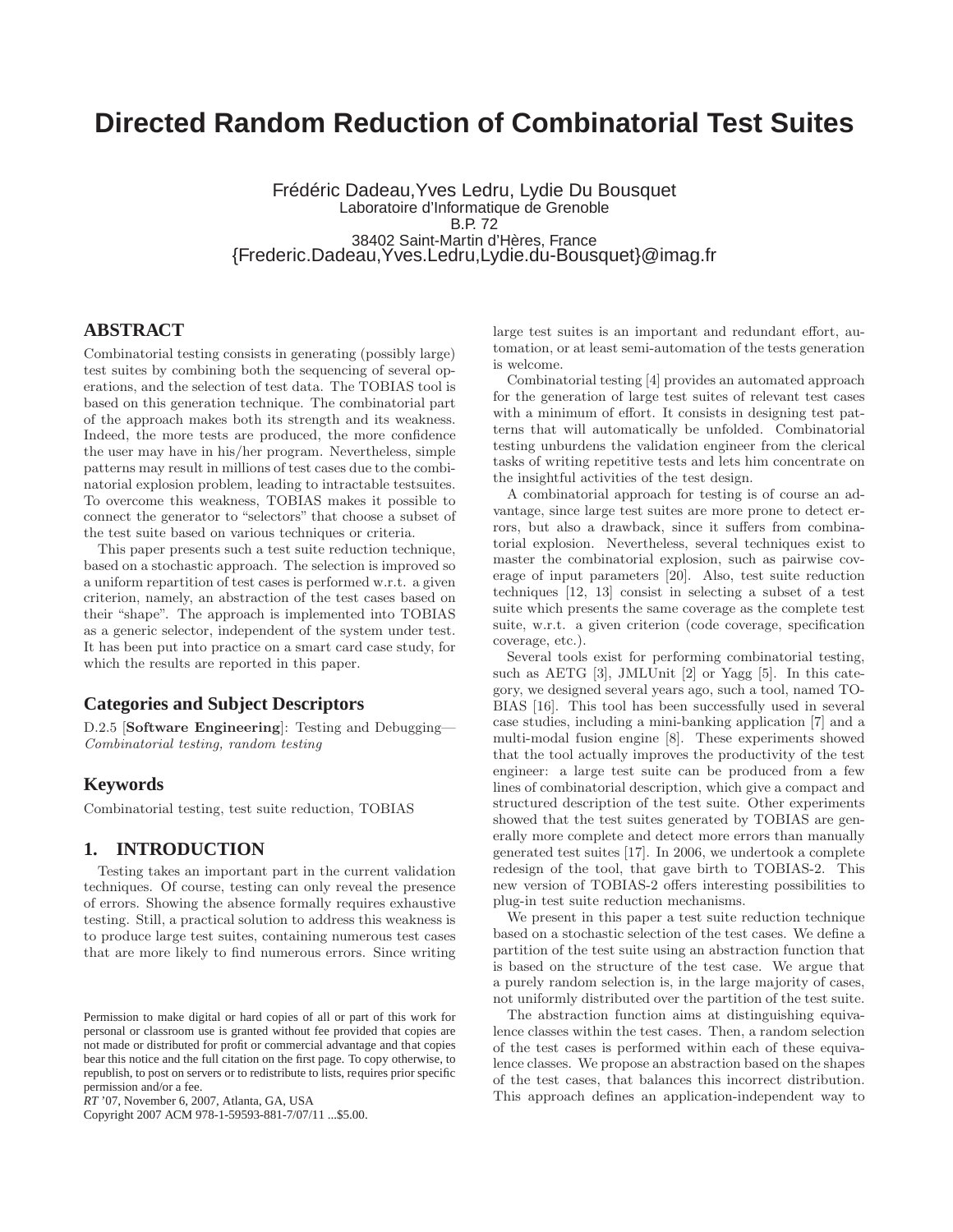reduce a test suite, without having to involve external tools, such as coverage measurement tools. This principles are put into practice using TOBIAS-2.

This paper is organized as follows. Section 2 presents the running example that will be used to illustrate the principles describes in this paper. Section 3 describes the TOBIAS tool and a first experiment. Then, Section 4 presents the test suite reduction possibilities and illustrates them on an example. Section 5 presents a smart random reduction of a test suite. Finally Section 6 presents the related work, and Section 7 summarizes the approach and draws the perpectives of this work.

### **2. RUNNING EXAMPLE**

We consider the example of a smart card application, representing an electronic purse (e-purse). This e-purse manages its balance, and two pin codes, one for the bank and one for the holder. Similarily to smart cards, the e-purse has a life cycle, starting with a personalization phase, in which the values of the bank and holder pin code are set. Then, a normal usage phase makes it possible to perform standard operations such as holder authentification (by checking his pin), credit, debit, etc. When the holder fails to authentify himself, the card is invalidated, meaning that the bank has to authenticate to unblock the card. The bank is also limited, and successive failures in the bank authentification attempts make the card return to the personalization phase. Each sequence of operation is performed within sessions, which are initiated through different terminals. All the methods and their signature are given in Table 1.

This example has originally been designed to illustrate access control mechanisms, and it is used as a basis for test generation for access control<sup>1</sup> in the context of the French RNTL POSE project<sup>2</sup>.

Access control is introduced by specifying that given operations of the e-purse may only be executed from specific terminals. We distinguish three kind of terminals: administrative terminals, dedicated to personalization, and bank and PDA terminals. An additional constant symbolizes the absence of terminal. Thus, values of the byte parameter of beginSession have to be chosen amongst constants ADMIN, BANK, PDA, NONE from the Terminal class. An access rule of the security policy states, for example, that the checkPin operation can only be executed from a bank terminal or from a PDA.

The e-purse is described within a Java class, named Bankcard, annotated by JML pre- and postconditions [15]. These describe the behaviors of the Java classes. The JML compiler, jmlc, produces a Java bytecode enriched with the runtime verification of the JML assertions. This feature is used, in most of the approaches –including this one–, as an oracle [2]. Indeed, the execution of a test case on a jmlc-compiled program that does not violate any JML assertion is considered as a success, otherwise it is a failure. The application is designed to be robust, so that every precondition is always true, and tests can not become inconclusive.

This example is used to exercise access control testing methodologies. In this context, our objective is to use a combinatorial approach for the generation of test cases. Nevethe-

| Method signature   | Informal description   |
|--------------------|------------------------|
| beginSession(byte) | Opening of session     |
| endSession()       | Termination of session |
| setBpc(int)        | Sets the bank's pin    |
| setHpc(short)      | Sets the holder's pin  |
| checkPin(short)    | Identifies the holder  |
| authBank(int)      | Identifies the bank    |
| credit(short)      | credit of the purse    |
| debit(short)       | debit of the purse     |
| getBalance()       | value of the balance   |

Table 1: Methods of the Case Study

less, this kind of application is related to the smart card industry world, it does not make sense to generate millions of test, because the process of running the tests on the card is highly time-consuming. Hence, a trade-off must be found on the number of test cases. Therefore, we are looking for a way to reduce the size of the produced test suites.

In summary, this example was selected here for two reasons. First, the example and the associated test patterns were developed independently of the test suite reduction technique, and are therefore not biased towards the technique. Second, it belongs to an application domain (smart cards) where reducing the size of the test suite definitely makes sense due to the execution time of test suites.

Now, let us focus on how combinatorial testing can be employed to test this application.

#### **3. TOBIAS**

TOBIAS is a semi-automated combinatorial test generation tool. Its design started from the observation that a test suite often contains a lot of similar test cases that can be generated by combinatorial unfolding. Thus, the tool proposes to the validation engineer the possibility to express his/her tests in a concise way, to unfold this description into a set of abstract tests cases, and finally to concretize the tests for a target technology (JUnit, CppUnit, etc.). TOBIAS "captures" the know-how and the knowledge of the validation engineer expressed in the test patterns. The TOBIAS test patterns can be assimilated to bounded regular expressions over the alphabet described by the instantiated operations of the system under test. The tool makes it possible to perform combinations that will iterate over pertinent sequences of operations, involving specific parameter values.

In order to illustrate the TOBIAS pattern unfolding, let us consider a simple pattern:

 $\texttt{credit}(200); \{\texttt{credit}(100), \texttt{debit}(\{100, 200, 300\})\}^{1..2}$ 

This patterns starts the test with a credit of the e-purse, before repeating, between 1 and 2 times, either a credit, or a debit. Notice that three possible values can be used for the debit. This patterns unfolds into 20 test cases, that are displayed in Figure 1.

#### **3.1 Combinatorial Testing with TOBIAS**

The strength of TOBIAS resides in its combinatorial principles, since it makes it possible to create large test suites without any redundant effort. Nevertheless, this feature also represents its weakness. Indeed, due to its intrinsic principles, TOBIAS suffers from combinatorial explosion. It is

<sup>&</sup>lt;sup>1</sup>the source code of the application is available at

http://www-lsr.imag.fr/Les.Personnes/Amal.Haddad/AFADL07  $^{2}$ http://www.rntl-pose.info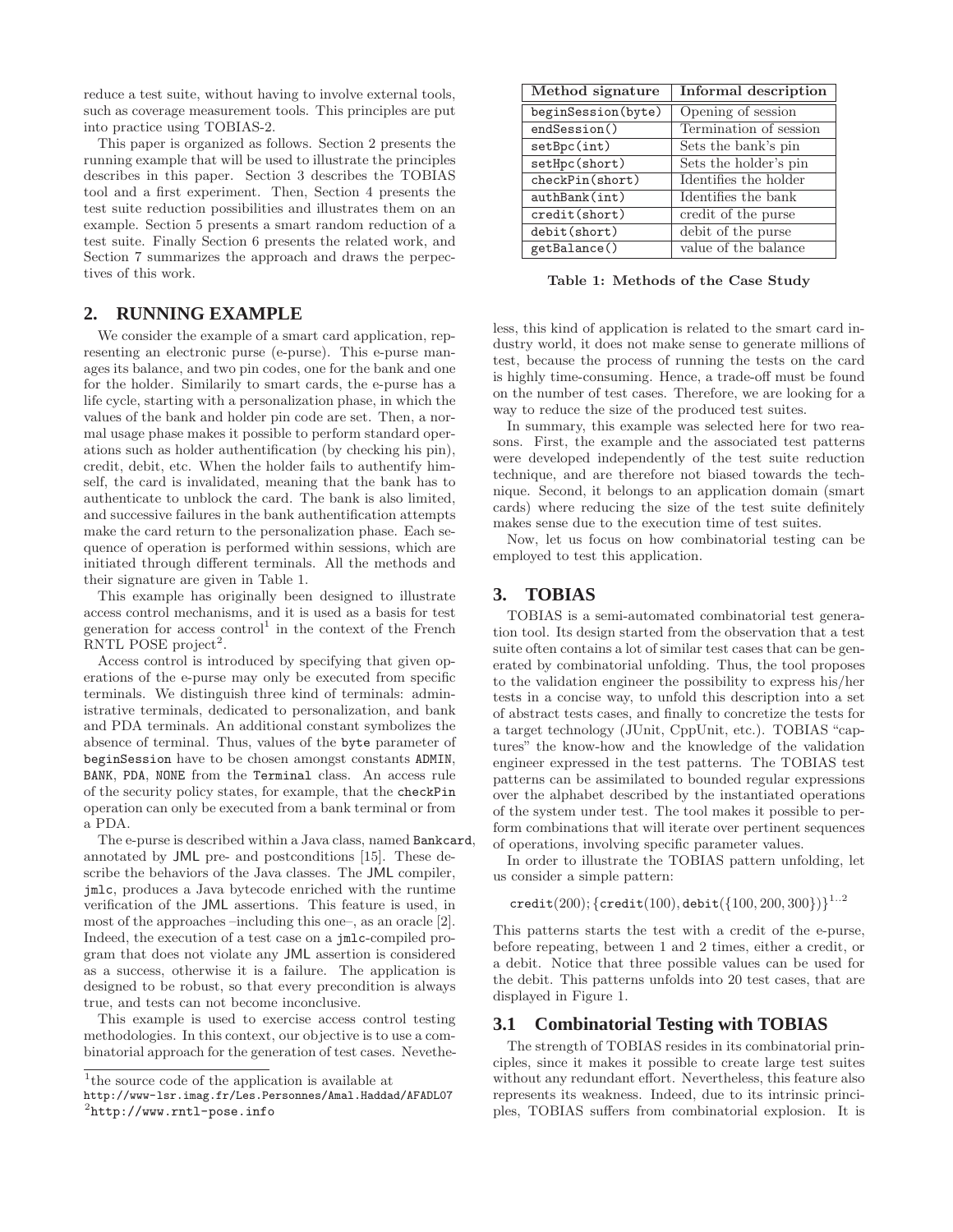| (1)  | $\text{credit}(200); \text{credit}(100)$                          |
|------|-------------------------------------------------------------------|
| (2)  | credit(200); credit(100); credit(100)                             |
| (3)  | credit(200); credit(100); debt(100)                               |
| (4)  | credit(200); credit(100); debt(200)                               |
| (5)  | credit(200); credit(100); debit(300)                              |
| (6)  | credit(200); debt(100)                                            |
| (7)  | credit(200); debit(200)                                           |
| (8)  | credit(200); debit(300)                                           |
| (9)  | credit(200); debt(100); credit(100)                               |
| (10) | $\text{credit}(200)$ ; $\text{debit}(200)$ ; $\text{credit}(100)$ |
| (11) | credit(200); debit(300); credit(100)                              |
| (12) | credit(200); debit(100); debit(100)                               |
| (13) | credit(200); debit(100); debit(200)                               |
| (14) | credit(200); debit(100); debit(300)                               |
| (15) | credit(200); debit(200); debit(100)                               |
| (16) | credit(200); debit(200); debit(200)                               |
| (17) | credit(200); debit(200); debit(300)                               |
| (18) | credit(200); debit(300); debit(100)                               |
| (19) | credit(200); debit(300); debit(200)                               |
| (20) | credit(200); debit(300); debit(300)                               |

Figure 1: Unfolding of the example test pattern

easy to write patterns that unfold into millions of test cases and whose execution requires unacceptable resources. To avoid combinatorial explosion, we first rely on the intelligence of the validation engineer, who is requested to write patterns that do not explode. Nevertheless, it may happen that writing such patterns may require significant efforts. For this reason, we moved on to the idea of reducing the test suite, and we redesigned TOBIAS in this way.

The last version of TOBIAS builds on the lessons learned from the first one and proposes interesting features, that are the basis of the work presented in this paper:

- a larger expressiveness of the input and output languages, written in the XML format, that makes it possible to express a large variety of compositions;
- low-cost algorithms that make it possible to unfold more than a million of test cases;
- an extensible architecture that offers new mechanisms to master combinatorial explosion, through the writing of plug-ins for filtering test cases, or selecting subsets of test suites.

We now illustrate the use of the combinatorial approach to generate test cases for the example given in Sect. 2.

# **3.2 Experiments with TOBIAS**

We have designed 9 TOBIAS patterns to exercise the access control mechanisms involved in the e-purse implementation. Then, we have experimented our test suites on a mutant detection exercise. Therefore, we have re-used a bench of mutants, used for another experiment on evaluating the efficiency of tests for access control policies. These mutants have been obtained by applying systematic modifications to the reference implementation. We have supposed that no malicious programming error is done, ie., that the programmer does not intentionnally introduce errors into the source code. The mutations were guided by only focusing on the low-level implementation of the access control security policy, namely, the verification of the access conditions. The

| Pattern | $#$ tests | instr. cov.      | mutants killed |
|---------|-----------|------------------|----------------|
|         | 40        | $228/598(38\%)$  | 26(45%)        |
| 2       | 50        | 132/598 (22%)    | 14 (24\%)      |
| 3       | 80        | 222/598(37%)     | 22(38%)        |
| 4       | 218       | 191/598 (32%)    | 18 (31%)       |
| 5       | 250       | 101/598 (17%)    | 10(17%)        |
| 6       | 512       | 191/598 (32%)    | $18(31\%)$     |
|         | 1364      | $137/598$ (23\%) | $12(21\%)$     |
| 8       | 3600      | 211/598 (35%)    | 26 (45%)       |
| 9       | 9600      | 211/598 (35%)    | 26 (45%)       |

Table 2: Test suites and efficiency

| $Pat-$       | % original             | instruction        | mutants           |  |
|--------------|------------------------|--------------------|-------------------|--|
| tern         | suite                  | coverage           | killed            |  |
|              | $3 - 5 - 10 - 20 - 30$ | 160/598(27%)       | 18/57(31%)        |  |
| $\mathbf{5}$ | $3 - 5 - 10$           | 88/598 (15%)       | 9/57(15%)         |  |
| 5            | $20 - 30$              | 101/598(17%)       | $10/57$ $(17%)$   |  |
| 6            | $3 - 5 - 10 - 20 - 30$ | 191/598(32%)       | (31%)<br>18/57    |  |
|              | $3 - 5 - 10 - 20 - 30$ | $137/598$ $(23\%)$ | $(21\%)$<br>12/57 |  |
| 8            | $3 - 5 - 10 - 20 - 30$ | 211/598<br>$(35\%$ | 26/57<br>$(45\%)$ |  |
| Q            | $3 - 5 - 10 - 20 - 30$ | 211/598<br>(35%)   | 26/57<br>$(45\%)$ |  |

#### Table 3: Random Reduction Efficiency

mutations performed on the source code include: inversion of logical ands and ors, negation of conditions, replacement of litterals by true or false, etc. Altogether, 57 mutants have been produced. Each mutant includes a single error and no mutant is equivalent to the original program.

Table 2 summarizes the number of test cases resulting from the unfolding of the different patterns, the code coverage of the test suites, measured with EMMA [9], and finally the number and percentage of mutants killed. Notice that our objective was not to kill all the mutants, we only wanted to establish a basis for evaluating the test suite reduction efficiency.

Large test suites can be an advantage when the execution time on the system under test is small. Nevertheless, even Java test suites run on a desktop computer can possibly take a large amount of time to be compiled, and executed. For example, test suite resulting from pattern 9 sizes about 40 MBytes of JUnit source code, and takes 12 minutes to be compiled, requiring an extension of the JVM heap memory on a recent computer (Intel Centrino 1.4 GHz, 1 GB RAM). In addition, the code coverage tool fails to measure the coverage on-the-fly and requires some tricky mechanisms to be employed with this suite.

Such technical difficulties show that it quickly becomes mandatory to reduce the test suites, when using combinatorial testing. We show, in the next two sections, techniques using a random selection of the test cases within a test suite, and we evaluate on the case study the efficiency of the reduced test suite.

# **4. MASTERING COMBINATORIAL EXPLOSION**

TOBIAS offers two possibilities for reducing test suites' sizes. They act as plug-ins that are written by the validation engineer and selected to be applied on the test schemas, during the unfolding process.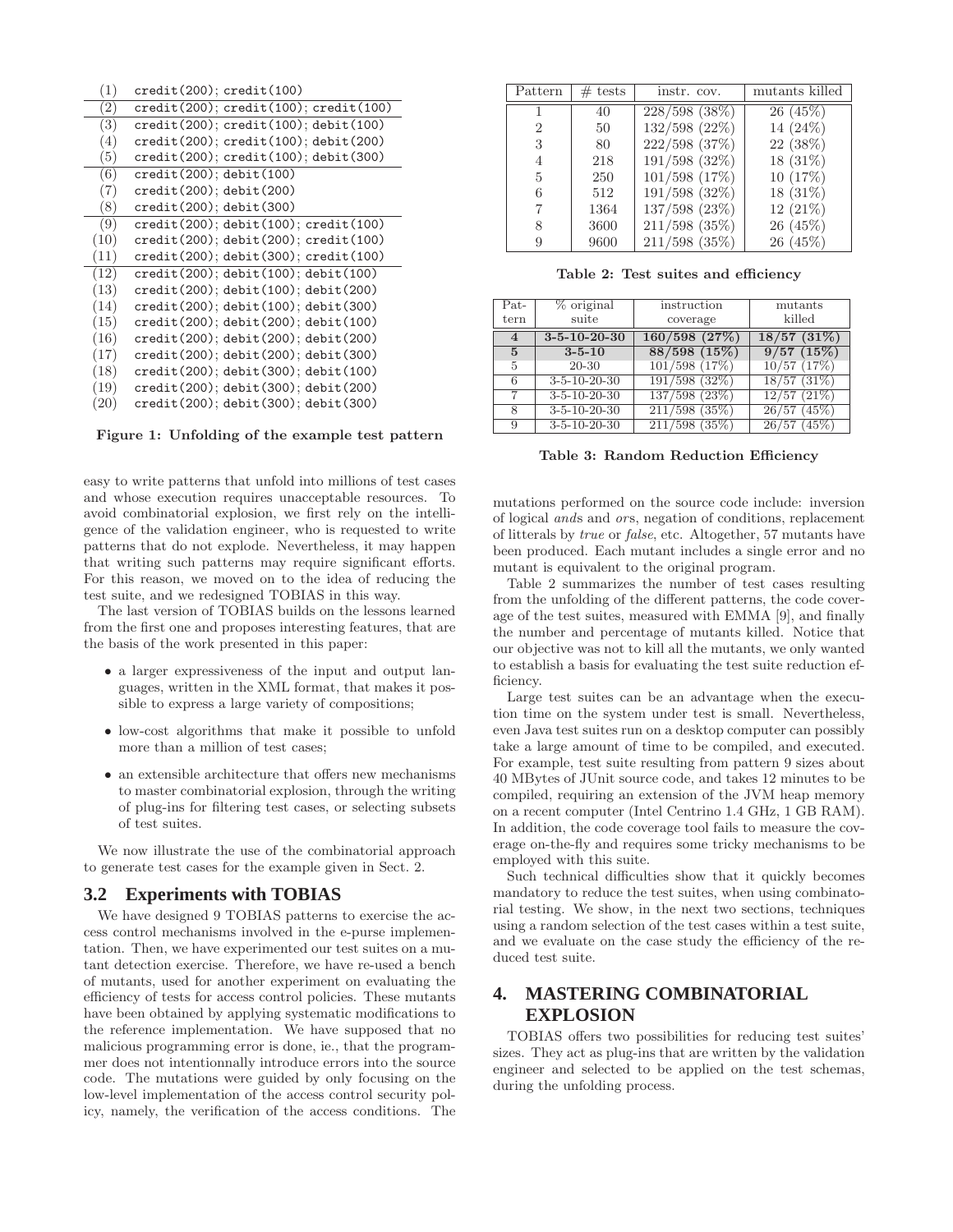# **4.1 TOBIAS Inner Reduction Mechanisms**

The first kind of plug-in is the constraint, which is invoked for each test case of the test suite that is generated during the unfolding. A constraint is a boolean function that takes as input the test case in XML output format of TOBIAS. This function returns a boolean indicating whether the test case is kept, or not, in the resulting test suite. Such a function is called every time a test case is unfolded, and thus, this test suite reduction mechanism may only be employed when the selection criterion of a test case is independent from the other test cases of the suite. Early examples of such contraints were already given in [16].

For example, we can filter the test cases of Figure 1 in order to reject the ones that lead the balance to be negative at some point during the test. For example, test case 11 has a balance of -100 after the "debit" operation and should be eliminated based on this criterion. Test cases 8, 11, 15, 16, 17, 18, 19, and 20 would be eliminated based on this criterion. The resulting test suite includes only 60% of the original one. Such a technique can be very efficient to reduce the size of the test suite but it requires to carefully select the constraint applied to the test cases. It is the responsibility of the test engineer, based on the requirements documents, to decide that ignoring the test cases that do not fulfill the criterion leads to an "equivalent" test suite. Moreover, the constraints used to filter the test suite are usually dependent of the application (here they interpret the behaviour of "debit" and "credit") and can rarely be reused for a different context.

The second kind of plug-in is the selector, which is invoked during the unfolding of a test suite. The selector is a function that, given a set of test cases numbered from 1 to the size of the unfolded suite, returns an array containing the indexes of the tests composing the resulting test suite. Contrary to constraints, selectors make it possible to consider the whole test suite. Thus, a test case can be selected by being compared with the other test cases of the full suite.

TOBIAS is written in the Java programming language. The additional plug-ins are written using Java classes (extending a specific abstract class depending on the type of the plug-in, constraint or selector). The plug-in classes to apply are specified in the input pattern. The TOBIAS engine applies them during the unfolding by systematically invoking the entry-point function of the plug-in, with the correct parameter, the unfolded test case for the constraint, or the folded group for the selector.

#### **4.2 Random Reduction of Test Suites**

The TOBIAS selection mechanism is able to reduce a test suite by selecting which tests are kept during the unfolding of the test pattern. We assume that a test suite reduction algorithm is parameterized by the size of the reduced test suite (i.e. the number of test cases that have to be selected from the complete test suite). A simple selector, based on random choice, easily selects a given number of test cases out of a given test suite. Such an algorithm is similar to the function randomSelect displayed in Figure 2. This algorithm considers two sets of tests: FullTS (resp. RedTS) is an ordered set (on which usual set operators apply), representing the full test suite (resp. the reduced test suite). Notation  $S[i]$  means that we access the  $i<sup>th</sup>$  element of the ordered set S.

We assume that the random number generator, called by

```
RedTS \leftarrow randomSelect(FullTS, size)begin
   if (size > card(FullTS)) then
      return FullTS
   end if
   RedTS = \emptysetwhile (size > 0) do
       rand = random(0, card(FullTS))RedTS = RedTS \cup {FullTS[rand]}FullTS = FullTS \setminus {FullTS[rand]}size = size - 1done
   return RedTS
end
```
Figure 2: Random Selection Algorithm

function "random" in the algorithm, is uniformly balanced over the considered range of integers. Thus, all the test cases of a full test suite have an equal probability to be chosen from the set. Thus, each test case can be chosen with a probability of 1/card(FullTS).

#### **4.3 Experimenting the Random Reduction**

We run our selector on the test suite to obtain randomly reduced test suites whose sizes equal 3%, 5%, 10%, 20% and 30% of the original suites' size. We exercise these reduced test suites on the same test bench that was used previously. Table 3 displays the results of the evaluation of the reduced test suites. In order to present reasonable results, we have chosen to reduce only test suites that contained more than 100 test cases (patterns 4–9). Actually, for most patterns, the instruction coverage and number of mutants killed remains constant for sizes ranging from 3 to 30%. Only pattern 5 has lower performances for sizes under 20%.

Due to the design of the test patterns, the random reduction of the suite roughly presents the same code coverage, and mutant detection capabilities, than the full test suite, except in two cases: pattern 5, for a reduction under 20%, and pattern 4 whatever the reduction might be. The reduced pattern 4 only covers 27% of the code, while the full test suite led to a coverage of 32%. Pattern 5, when significantly reduced (3 to 10%) only covers 15% of the code and 15% of the mutants (vs. 17% for the full test suite). Of course, the reduced test suite can obviously not cover more code or kill more mutants than the original suite. But, as we will see in the next section, it is possible to improve the performances for reduced versions of patterns 4 and 5 and overcome this weakness. Therefore, we propose a directed randomized test suite reduction technique.

# **5. DIRECTED RANDOM REDUCTION**

We noticed the fact that a purely random selection is not uniformly spread amongst the interesting cases. Indeed, the essence of combinatorial testing resides in the fact that it captures, by means of test patterns –ie. specific method sequencing– the know-how of the test engineer. A purely random selection of the test cases may, in several cases, leave frequently apart method sequencing that have even be designed by the validation engineer.

We define a "shape" of a test case as the sequence of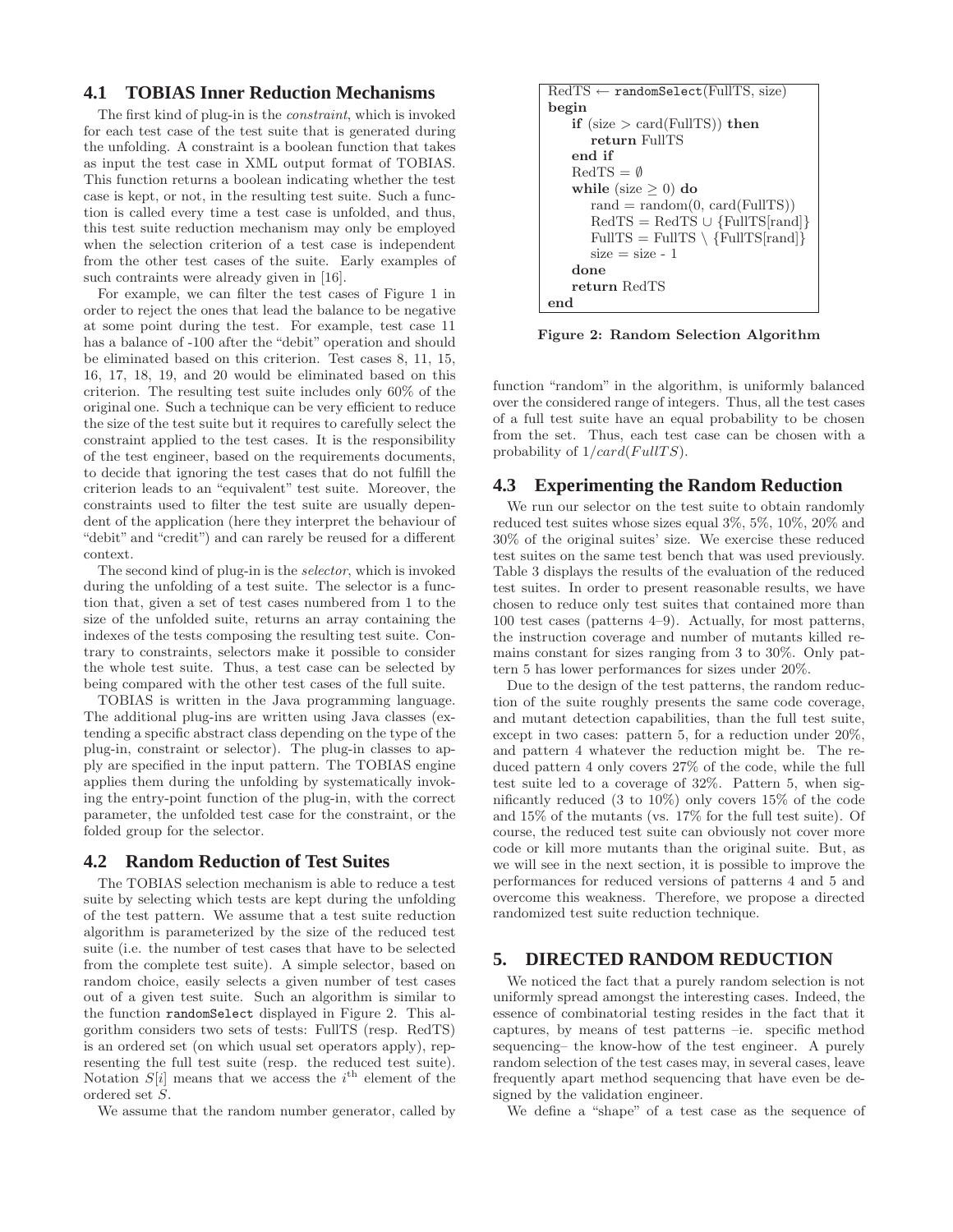method names involved in the test case. For example,

#### credit(100); debit(300); credit(100)

abstracts to the following shape:

#### credit; debit; credit

Intuitively, two test cases with the same shape are more similar than two test cases with different shapes. Hence, we will use the shapes of the test cases to group them into "equivalence" classes.

Figure 1 shows the equivalence classes of the unfolded test suite. The largest class lists test cases 12 to 20, while the smallest classes correspond to a single test (test cases 1 and 2 correspond to these classes). There is thus 9 times more chances that a random selection chooses a test case from the largest class than from the smallest one.

TOBIAS test suites often feature such a difference between the sizes of equivalence classes. As in this example, longer test cases offer more opportunities to perform combinations of parameters. When the unfolding of a pattern leads to test cases of various lengths, the longer shapes have often more representative than the shorter ones as shown in Figure 1.

#### **5.1 When random selection is not sufficient ...**

To illustrate this fact on our example, consider test pattern 4, from the case study. This pattern is defined by the following groups:

 $Gr<sub>Person</sub>; Gr<sub>CheckPinOK</sub>; Gr<sub>Modify</sub>$ 

which are defined by:

$$
\begin{array}{rcl} \text{Gr}_{\text{Person}} & = & \text{beginS}} \text{SignSession}(\text{ADMIN}) \text{; setBpc}(1234) \text{;} \\ & \text{setHpc}(7187) \text{; endSession();} \\ \text{Gr}_{\text{CheckPinOK}} & = & \text{beginS}} \text{begin}(\text{PDA}) \text{; checkPin}(7187) \\ & \text{Gr}_{\text{Modify}} & = & \{\text{credit}(100)^3, \text{ } \\ & \text{debit}(\text{Gr}_{\text{ValDebit}})^3, \text{ } \\ & \text{getBalance()} \} \end{array} \end{array}
$$

This pattern starts with a personalization phase, which sets the pin codes for the bank and for the holder. Then it correctly identifies the holder, and it proceeds to the test itself, namely, either crediting three times the purse, or debiting the purse with 6 possible values three times in a row, or getting the value of the balance. The experienced reader will have noticed that this pattern is not necessarily meaningful; it is only designed for didactical purposes, in order to illustrate this paper. However, the eight other patterns have been designed independently from this kind of consideration.

This pattern is unfolded into 218 test cases (1 for the credits  $+6^3$  for the debits  $+1$  for the balance) corresponding to the unfolding of group  $Gr_{\text{Modify}}$ . If we only consider the "shapes" of the test cases in terms of method sequencing, we have the following probabilities for each shape to be selected during the random reduction of the test suite:

| Prefix; credit; credit; credit | 1/218   |
|--------------------------------|---------|
| Prefix; debit; debit; debit    | 216/218 |
| Prefix; getBalance             | 1/218   |

with

# Prefix = beginSession; setBpc; setHpc; setBpc; endSession; beginSession; checkPin

When randomly selecting a subset of the test suite, the second sequence is more likely to be chosen, and the first and last ones would, most of the time, not be selected. Statistically the selection algorithm has to be run  $218/n$  times (n being the size of the reduced test suite) so that the first and last shapes appear at least in one test case.

Our opinion is that if the validation engineer has chosen to produce this sequence of method calls, then (s)he did it on purpose, and the test suite reduction should take this fact into account. Leaving these shapes appart would intuitively reduce the potential coverage of the test suite, and decrease its error detection capabilities. In order to increase the scores of code coverage and mutant killing, we propose to guide the selection of the test cases that will compose the reduced suite.

#### **5.2 A Shape-based Random Reduction**

The objective is to guide the selection of the test cases during the reduction so that all the shapes are covered within the reduced test suite. This technique is similar to test suite reduction techniques based on the preservation of a given coverage criterion, as explained in [13]. Here the coverage criterion is defined on the text of the test cases instead of the structure of the code.

The shape-based reduction selector works in two parts. In a first part, a tree representation of the test cases is drawn, in order to identify and balance the shapes. As an illustration, consider again this simple pattern:

 $\texttt{credit}(200); \{\texttt{credit}(100), \texttt{debit}(\{100, 200, 300\})\}^{1..2}$ 

This pattern is unfolded into 20 test cases that are balanced amongst the different shapes as illustrated by the tree depicted in Figure 3.



Figure 3: Tree Representing the Shapes

This tree reads as follows. The number in braces represent the identifiers of the unfolded test cases that compose the test suite. It is thus possible to compute the different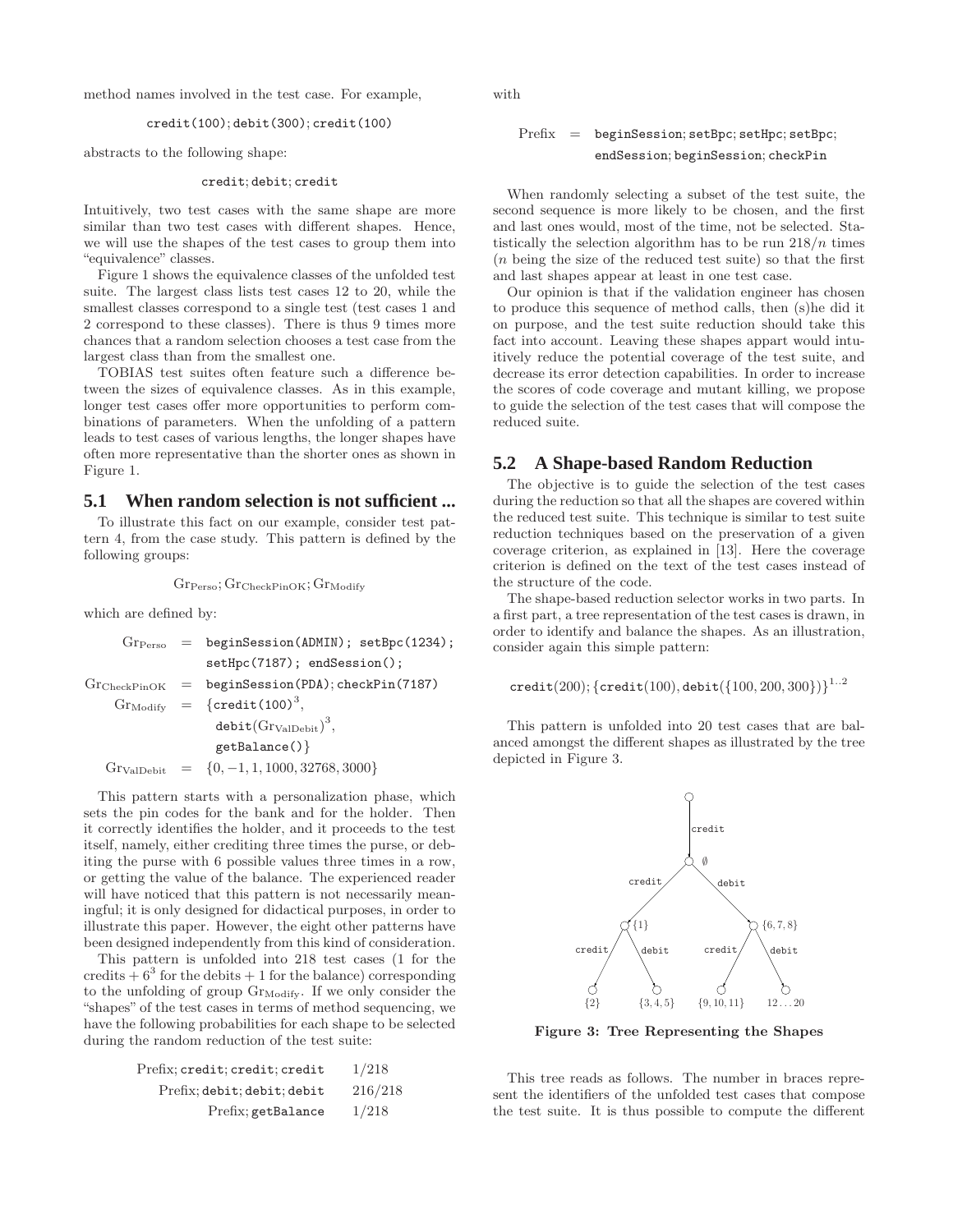probabilities for each shape to appear. In this example:

| credit; credit $1/20$ ({1})              |                |
|------------------------------------------|----------------|
| credit; credit; credit                   | $1/20$ $({2})$ |
| credit; credit; debit $3/20$ $({3,4,5})$ |                |
| credit; debit $3/20$ $({6, 7, 8})$       |                |
| credit; debit; credit $3/20$ ({9,10,11}) |                |
| credit; debit; debit $9/20$ $(1220)$     |                |

The second part of the selector is the selection of the test cases. This selection is performed using the algorithm given by Figure 4.

The principle of the algorithm is the following. First, the full test suite (FullTS) is decomposed into a set of test suites, using a partitioning function  $\varphi$ , that decomposes the full test suite into subsets. PartTS is the set of sets resulting from this partition. Each subset corresponds to a shape (or an equivalence class). Then, within each subset, a given number of test cases is randomly selected, using the randomSelect function described in Figure 2. This algorithm strives to uniformly balance the number of selected test cases within each subset. Since this selection may require more test cases than the subset contains, a remainder is managed. When all the partitions have been covered, a random selection is performed over the remaining unselected tests.

Notice that the algorithm guarantees that if the size of the reduced test suite is greater than the number of shapes, then each shape will appear at least once in the reduced test suite.

Table 4 displays the results of the evaluation of the shapedbased reduced test suites from patterns 4–9. The results are the same as for the corresponding full test suites. The experimentation of the shape-based reduction technique lets us draw the following conclusions.

1. It is efficient on compliant patterns. The shape-based reduction of pattern 4 makes it possible to increase

```
RedTS \leftarrow directedRandomSelect(FullTS, size)begin
   if (size > card(FullTS)) then
       return FullTS
    end if
    RedTS = \emptysetPartTS = \varphi(FullTS)
    nb = size div card(PartTS)
    rem = size div card(PartTS)
    foreach (Part ∈ PartTS) do
       RedTS = RedTS \cup randomSelect(Part, nb)if nb > \text{card}(Part) then
          rem = rem + (nb - card(Part))end if
    done
    if rem > 0 then
       Red2 = \text{randomSelect}(\text{FullTS}\backslash\text{RedTS},\text{rem})RedTS = RedTS \cup Red2end if
    return RedTS
end
```
its coverage, by selecting, on purpose, non-frequent shapes. This is not surprising since pattern 4 was built specifically for this study and is biased towards our technique. Nevertheless it shows that the technique works where expected.

- 2. It is also efficient on general patterns. Pattern 5 was defined independently of this study and table 3 has shown that it lost some of its detection capabilities for reductions to 3, 5 and 10% of the original size. The shape-based reduction of pattern 5 makes it possible, even for strong reductions (between 3 and 10 percent) to reach the highest possible code coverage rate, as well as the maximal possible efficiency on error detections.
- 3. It costs more than a simple random reduction. Indeed, this reduction technique requires the test pattern to be unfolded so that the computation of the partitioning may happen. On the contrary, a random selection only unfolds the selected test cases, and not the complete test set.
- 4. It does not loose efficiency. In this case study, the results obtained for the reduced test suites are never worse than those obtained by applying a random reduction, whatever the size of the test suite is.

The directed selection algorithm performs an uniform selection over the test cases based on the subsets of the full test suite. These latter are computed using an abstraction function, in our study, a function that decomposes the test cases according to their shapes, ie., the sequence of methods they display, abstracting the parameters. This abstraction based on the shapes is not the only one that can be done, although it is the only one implemented so far in TOBIAS. We now present how our test suite reduction technique can be employed in a more generic way.

# **5.3 A Generic Reduction Mechanism**

This selection of the test cases relies on two distinct elements. The first one is an abstraction function that decomposes the test suite into partitions. The second one is a random selection algorithm that aims at exhibiting at least one test case from each set of the partition of the test suite.

These two elements are independent. If the algorithm that performs the selection itself is always the same (given in Figure 4), the abstraction  $\varphi$  function may vary at will. In order to guarantee the uniformity of the selection, the abstraction function has to fulfill several requirements.

#### *Properties for the Abstraction Function.*

First, it takes as an input a set of test cases and returns of set of non-empty sets of test cases. Let Γ be the set of the tests cases, the signature of  $\varphi$  has to be the following.

$$
\varphi:\Gamma\to 2^{\Gamma}\setminus\emptyset.
$$

Second, the subsets of the full test suite have to be a partition of it, meaning that they are pairwise disjoint and their union is equal to the full test suite. Let TS be a test suite, and let  $\varphi$  be the abstraction function, then:

$$
\forall s_1, s_2. s_1 \in \varphi(TS) \land s_2 \in \varphi(TS) \land s_1 \neq s_2 \Rightarrow s_1 \cap s_2 = \emptyset
$$

$$
\wedge \bigcup_{s \in \varphi(TS)} s = TS.
$$

Figure 4: Directed Random Selection Algorithm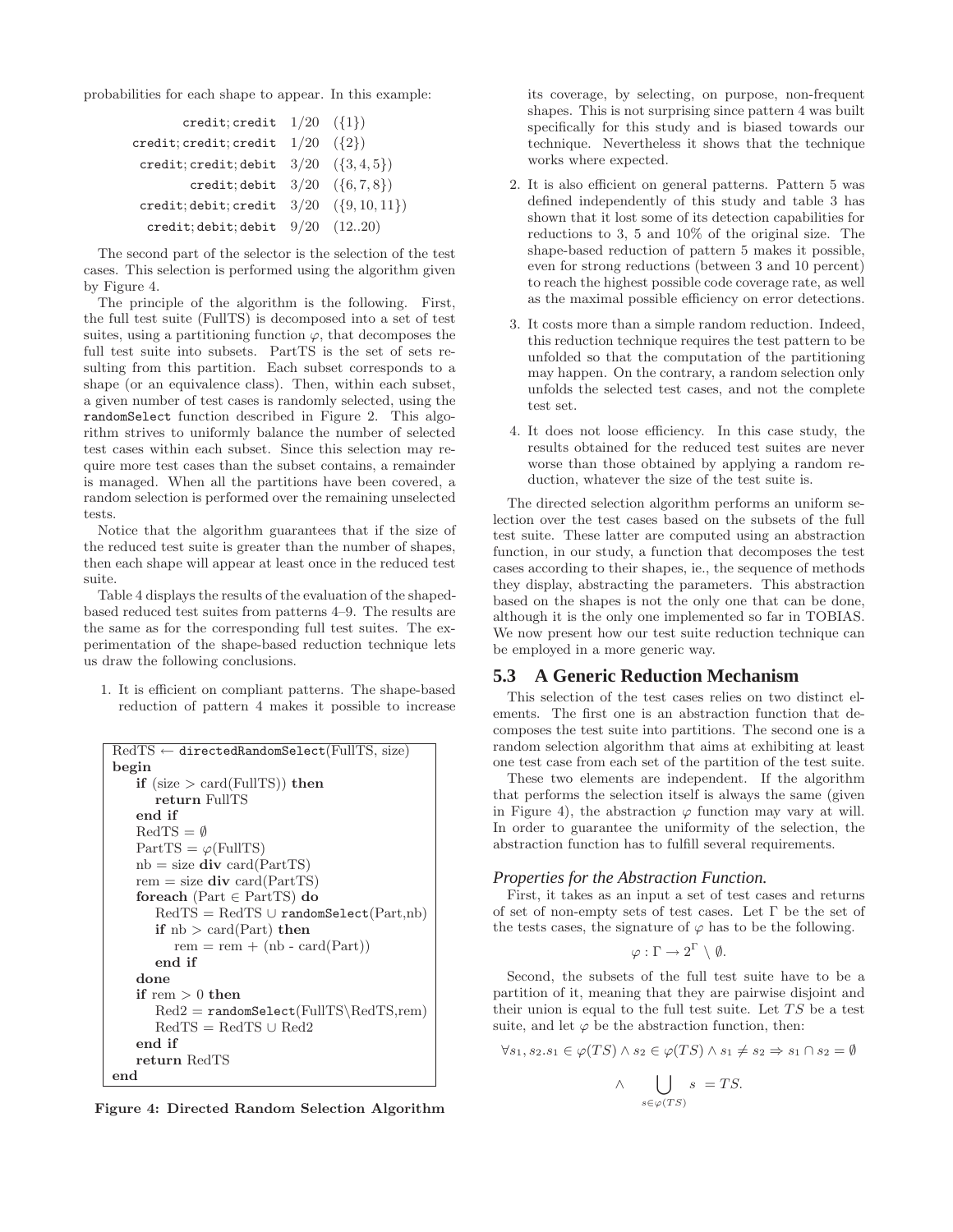| Pattern | # Test Cases | $#$ shapes | % original size        | instruction coverage | mutants killed  |
|---------|--------------|------------|------------------------|----------------------|-----------------|
|         | 218          |            | $3-5-10-20-30$         | $191/598$ (32\%)     | 18/57(31%)      |
|         | 250          |            | $3-5-10-20-30$         | $101/598$ $(17\%)$   | $10/57$ $(17%)$ |
| 6       | 512          | 27         | $3-5-10-20-30$         | $191/598$ (32\%)     | 18/57(31%)      |
|         | 1364         | 5          | $3-5-10-20-30$         | $137/598$ (23\%)     | 12/57(21%)      |
| 8       | 3600         | 162        | $3-5-10-20-30$         | $211/598$ (35\%)     | 26/57(45%)      |
|         | 9600         | 150        | $3 - 5 - 10 - 20 - 30$ | $211/598$ (35%)      | 26/57(45%)      |

Table 4: Directed Random Reduction Efficiency

#### *Some Examples of Abstraction Functions.*

In the case study, the abstraction function that has been chosen is based on the "behaviors" identified by the shapes of the test sequences. It has been motivated by the fact that the shapes described by the validation engineer have to be considered during the reduction process. Nevertheless, other abstractions can be chosen. Here is a small overview of pertinent abstractions that can be performed.

- Parameter-based abstraction. Each partition of the full test suite contains test cases that cover specific values of the inputs (boundary values, etc.).
- Coverage-based abstraction. Each partition of the full test suite contains test cases that cover the same parts of the program/specification.
- Mutation-based abstraction. Each partition of the full test suite contains test cases that kill a specific mutant.

Notice that these abstraction functions are more or less independent from the application under test, and notice also, that several may require to execute the test suite at least once, which is not always possible.

# **6. RELATED WORK**

Since rare test cases are not or poorly covered with statistical testing, Thévenod-Fosse and Waeselynck proposed a testing method combining statistical strategies with structural or functional coverages [21, 22]. The idea is to build a specific probability distribution on the input domain with respect to a given coverage criterion. The distribution maximizes the weakest probability for an element to be activated by an execution. For instance, considering the "all statements" coverage criterion, the input distribution built will avoid a too weak probability for any statement to be exercised. Authors have reported several experiments, which led to the conclusion that their approach has a better fault detection ability than uniform random testing and deterministic testing based on classical coverage criteria. A. Denise et Al. have proposed an extension of these works, which is more efficient [6]. It results in a tool named AuGuSTe [11].

On the other hand, several works in random testing consist in improving the input selection by observing the execution result of a test case, before producing a new one, such as Adaptive Random Testing [1, 14, 18] or feedback-directed random test generation [19]. An important point that differentiates our approach is that our test set is computed before any execution of test cases, and so, the test suite can be built before the code is developed. In a recent work [10], the authors introduce a random test generation technique based on a uniform dstribution for only a subset of paths,

called Path-Oriented Random Testing. This approach is, in its essence, similar to ours, since both works aim at covering left apart cases.

# **7. CONCLUSION AND FUTURE WORK**

This paper has presented an approach for automatically reducing combinatorial test suites. We have introduced the notion of test cases "shapes", that are resulting of the application of abstraction functions on the test cases, in order to identify a partition of the test cases. We have seen that a purely random selection was not relevant for covering all sets of the partition. Thus, we have proposed a guided algorithm that uniformly balances the selection of the test cases over the different shapes. Although the technique can be applied to all kinds of test suites, it is particularly interesting for combinatorial test suites where some shapes are more represented than others due to combinatorial explosion. This technique has been implemented using the TO-BIAS selector mechanism, and put into practice on a realistic application, developed independently of this study. Indeed, the application we used was already existing, so were the mutants used for the evaluation of the test suite reduction mechanism. Since the study was carried out independently from the technique, only one of the existing test pattern did clearly benefit from it. A second pattern, built specifically for this experiment, also showed clear benefits as expected. For the other patterns the technique produces equivalent results than random selection. The results have shown that, in practice, the directed reduction gives equivalent or better results for the abstraction that we have proposed.

Nevertheless, the principles of the directed test suite reduction are generic. These principles rely on two elements, namely an abstraction function, provided by the user, and a distribution algorithm, independent from the application under test, which guarantees that at least one test case will be selected for each test shape. This principle applies whatever the abstraction function might be.

We have noticed that the relevance of the abstraction function proposed, based on the contents of the test cases, highly depends on the shape of the original test pattern. One interesting point to investigate in the future is to identify and isolate different shapes for the test patterns and to associate, for each one, a specific abstraction function. The experience has shown that, technically, it is easily feasible, due to the large possiblities of TOBIAS and its selectors.

Other techniques allow to reduce the size of a test suite. Some of these techniques, such as pairwise combinatorial generation [3, 20], or reduction on the basis of code coverage measurement [13] are not yet implemented in TOBIAS. An experimental comparison with these techniques is therefore left as future work. Other techniques [16] are based on predicate filtering. A first technique learns, from previous